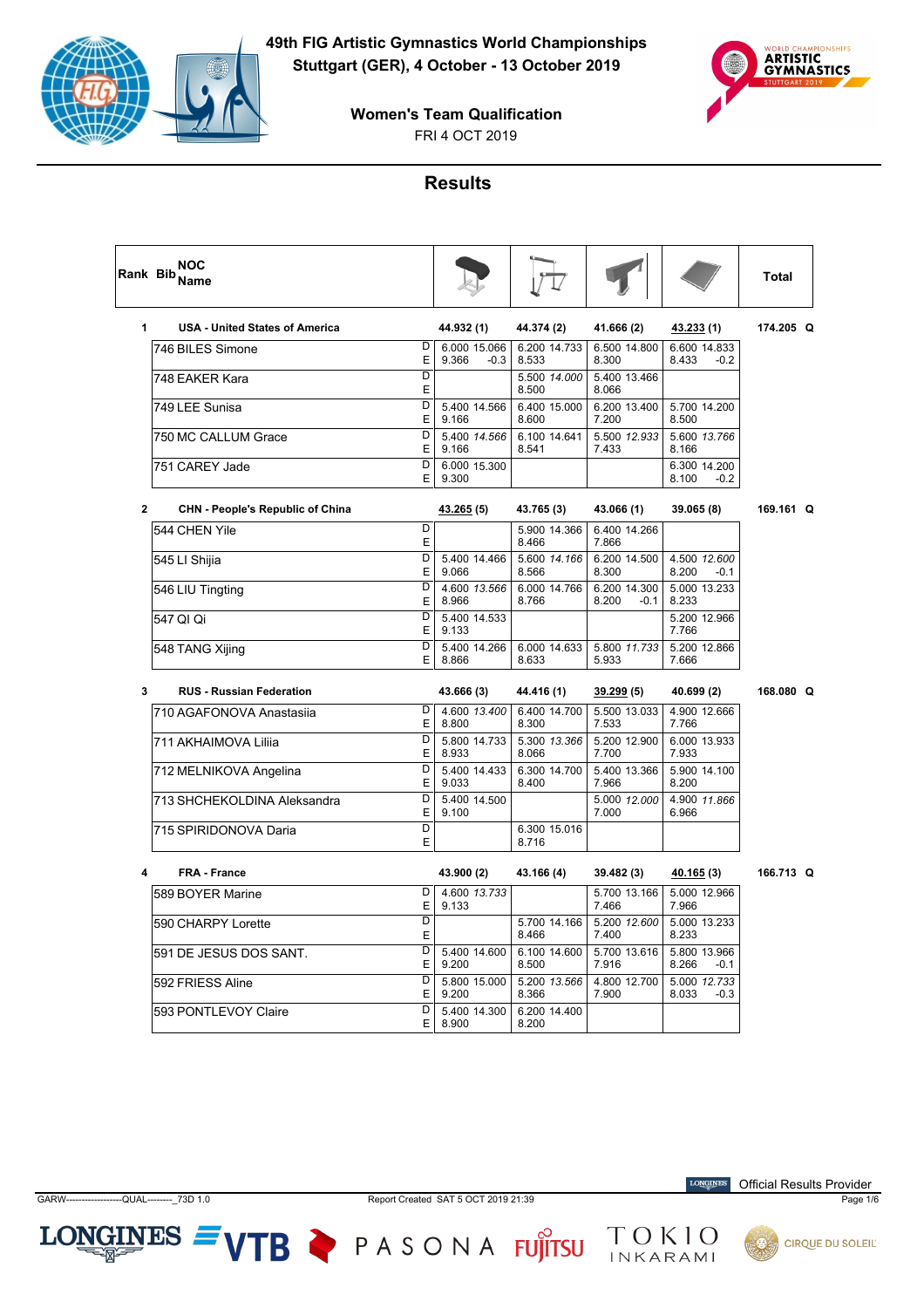



**Women's Team Qualification**

#### **Results**

|                | <b>NOC</b><br>Rank Bib Name |                              |                                 |                       |                       |                                 | <b>Total</b> |  |
|----------------|-----------------------------|------------------------------|---------------------------------|-----------------------|-----------------------|---------------------------------|--------------|--|
| 5              | <b>CAN - Canada</b>         |                              | 42.933 (7)                      | <u>41.199</u> (12)    | 39.333 (4)            | 39.457 (7)                      | 162.922 Q    |  |
|                | 535 BLACK Elsabeth          | D<br>E                       | 5.400 14.200<br>8.800           | 5.900 14.266<br>8.366 | 5.600 13.533<br>7.933 | 5.100 13.200<br>8.100           |              |  |
|                | 536 MOORS Brooklyn          | D<br>Ε                       | 5.400 13.900<br>8.600<br>$-0.1$ | 5.000 13.333<br>8.333 | 5.100 12.133<br>7.033 | 5.200 13.566<br>8.366           |              |  |
|                | 537 OLSEN Shallon           | D<br>E                       | 6.000 14.833<br>8.833           |                       |                       | 5.100 12.691<br>7.691<br>$-0.1$ |              |  |
|                | 539 PADURARIU Anne-Marie    | D<br>E                       |                                 | 5.200 13.433<br>8.233 | 5.900 13.500<br>7.600 |                                 |              |  |
|                | 540 WOO Victoria            | D<br>E                       | 4.600 13.500<br>8.900           | 5.100 13.500<br>8.400 | 4.800 12.300<br>7.500 | 4.800 12.500<br>7.700           |              |  |
| 6              | <b>NED - Netherlands</b>    |                              | 42.733 (10)                     | 40.999 (13)           | 38.999 (6)            | 39.932 (4)                      | 162.663 Q    |  |
|                | 672 THORSDOTTIR Eythora     | D<br>E                       | 5.400 14.400<br>9.000           | 4.500 11.466<br>6.966 | 5.300 13.333<br>8.033 | 4.600 12.966<br>8.366           |              |  |
|                | 674 VISSER Naomi            | D<br>E                       | 5.000 13.933<br>8.933           | 5.400 13.466<br>8.066 | 5.100 12.466<br>7.366 | 5.600 13.366<br>7.766           |              |  |
|                | 675 VOLLEMAN Tisha          | D<br>E                       | 5.400 14.400<br>9.000           |                       |                       | 5.300 13.533<br>8.233           |              |  |
|                | 676 WEVERS Lieke            | D<br>E                       | 4.600 13.733<br>9.133           | 5.400 13.900<br>8.500 | 4.000 10.366<br>6.366 | 4.800 13.033<br>8.233           |              |  |
|                | 677 WEVERS Sanne            | D<br>E                       |                                 | 5.100 13.633<br>8.533 | 5.500 13.200<br>7.700 |                                 |              |  |
| $\overline{7}$ | <b>GBR</b> - Great Britain  |                              | 42.532 (13)                     | 43.099 (5)            | 38.899 (7)            | 37.433 (20)                     | 161.963 Q    |  |
|                | 595 DOWNIE Rebecca          | D<br>E                       |                                 | 6.300 14.800<br>8.500 | 5.400 13.100<br>7.700 |                                 |              |  |
|                | 596 DOWNIE Elissa           | D<br>E                       | 5.400 14.466<br>9.066           | 5.500 12.666<br>7.166 | 5.100 12.366<br>7.266 | 5.500 12.433<br>6.933           |              |  |
|                | 597 FENTON Georgia-Mae      | $\overline{\mathsf{D}}$<br>E | 4.600 13.533<br>8.933           | 6.000 14.333<br>8.333 | 5.000 11.566<br>6.566 | 4.700 12.500<br>7.800           |              |  |
|                | 598 JAMES Taeja             | D<br>E                       | 5.000 13.766<br>8.766           |                       |                       | 5.500 12.500<br>7.300<br>$-0.3$ |              |  |
|                | 599 KINSELLA Alice          | D<br>E                       | 5.400 14.300<br>8.900           | 5.800 13.966<br>8.166 | 5.500 13.433<br>7.933 | 5.000 12.433<br>7.433           |              |  |
| 8              | ITA - Italy                 |                              | 43.666 (3)                      | 42.566 (7)            | 36.999 (15)           | 38.700 (11)                     | 161.931 Q    |  |
|                | 636 CAROFIGLIO Desiree      | D<br>E                       |                                 |                       | 4.700 11.266<br>6.566 | 5.000 13.400<br>8.400           |              |  |
|                | 637 DAMATO Alice            | D<br>E                       | 5.400 14.500<br>9.100           | 5.800 14.133<br>8.333 |                       |                                 |              |  |
|                | 638 DAMATO Asia             | D<br>E                       | 5.400 14.500<br>9.100           | 5.800 14.000<br>8.200 | 5.100 11.833<br>6.733 | 4.700 12.100<br>7.400           |              |  |
|                | 639 IORIO Elisa             | D<br>E                       | 5.400 14.366<br>8.966           | 5.800 14.133<br>8.333 | 5.100 12.633<br>7.533 | 4.900 12.400<br>7.600<br>$-0.1$ |              |  |
|                | 641 VILLA Giorgia           | D<br>E                       | 5.400 14.666<br>9.266           | 6.200 14.300<br>8.100 | 5.300 12.533<br>7.233 | 4.800 12.900<br>8.200<br>-0.1   |              |  |

 $LONGINES =$ 

VTB PASONA FUJITSU TOKIO



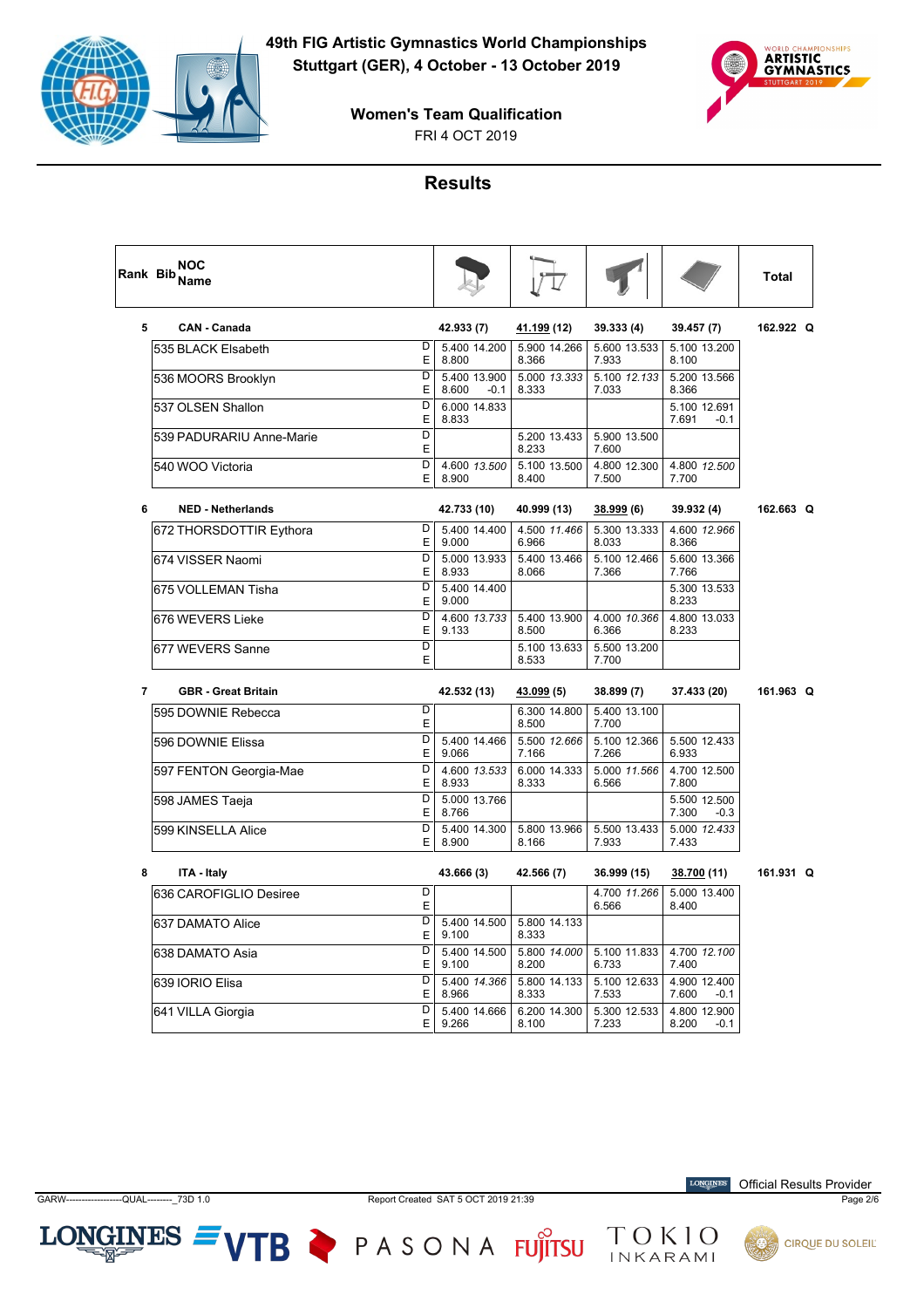



**Women's Team Qualification**

## **Results**

|    | NOC<br>Rank Bib <sub>Name</sub> |                     |                                 |                       |                       |                                 | Total   |
|----|---------------------------------|---------------------|---------------------------------|-----------------------|-----------------------|---------------------------------|---------|
| 9  | <b>GER - Germany</b>            |                     | 42.732 (11)                     | 42.766 (6)            | 38.233 (9)            | 38.166 (15)                     | 161.897 |
|    | 602 BUI Kim                     | D<br>E              | 4.600 13.666<br>9.066           | 5.900 14.200<br>8.300 |                       | 5.100 13.000<br>7.900           |         |
|    | 603 PETZ Emelie                 | D<br>E              | 4.600 13.766<br>9.166           | 5.900 13.233<br>7.333 | 5.400 11.533<br>6.133 | 4.900 12.166<br>7.366<br>$-0.1$ |         |
|    | 604 SCHAEFER Pauline            | $\overline{D}$<br>E |                                 |                       | 5.300 11.800<br>6.500 |                                 |         |
|    | 606 SEITZ Elisabeth             | D<br>E              | 5.400 14.600<br>9.200           | 6.200 14.800<br>8.600 | 4.900 12.833<br>7.933 | 4.900 12.766<br>8.166<br>$-0.3$ |         |
|    | l607 VOSS Sarah                 | $\overline{D}$<br>E | 5.400 14.366<br>9.066<br>$-0.1$ | 5.300 13.766<br>8.466 | 5.700 13.600<br>7.900 | 5.100 12.400<br>7.700<br>$-0.4$ |         |
| 10 | <b>BEL - Belgium</b>            |                     | 41.266 (19)                     | 42.040 (8)            | 38.200 (10)           | 39.732 <sub>(6)</sub>           | 161.238 |
|    | 518 BRASSART Maellyse           | D<br>E              | 4.600 13.600<br>9.000           | 5.100 13.133<br>8.033 | 4.800 11.733<br>6.933 | 4.600 12.766<br>8.166           |         |
|    | 519 DAVELOOSE Margaux           | D<br>E              |                                 | 5.200 13.166<br>7.966 | 5.200 12.900<br>7.700 | 4.800 13.366<br>8.566           |         |
|    | 520 DERWAEL Nina                | D<br>E              | 4.600 13.500<br>8.900           | 6.500 15.141<br>8.641 | 5.400 13.200<br>7.800 | 5.000 13.600<br>8.600           |         |
|    | 521 DERIKS Senna                | D<br>E              | 4.600 13.566<br>8.966           | 5.700 13.733<br>8.033 | 4.900 12.100<br>7.200 |                                 |         |
|    | 523 VANSTEENKISTE Jade          | D<br>E              | 5.000 14.100<br>9.100           |                       |                       | 4.800 12.200<br>7.400           |         |
| 11 | JPN - Japan                     |                     | 42.766 (9)                      | 41.232 (11)           | 38.565 (8)            | 38.665 (12)                     | 161.228 |
|    | 645 HATAKEDA Hitomi             | D<br>E              | 5.000 14.033<br>9.033           | 5.600 13.733<br>8.133 | 5.300 12.966<br>7.666 | 5.100 12.500                    |         |
|    |                                 |                     |                                 |                       |                       | 7.700<br>$-0.3$                 |         |
|    | 646 KAJITA Nagi                 | D<br>E              |                                 | 5.500 13.533<br>8.033 | 4.900 11.900<br>7.000 | 5.200 13.166<br>7.966           |         |
|    | 647 MATSUMURA Akari             | D<br>E              | 5.000 14.100<br>9.100           |                       | 5.400 12.633<br>7.233 | 4.900 12.933<br>8.033           |         |
|    | 648 SUGIHARA Aiko               | D<br>E              | 5.000 14.033<br>9.033           | 5.300 13.266<br>7.966 |                       |                                 |         |
|    | 649 TERAMOTO Asuka              | D<br>E              | 5.800 14.633<br>8.833           | 5.600 13.966<br>8.366 | 5.200 12.966<br>7.766 | 5.200 12.566<br>7.366           |         |
| 12 | ESP - Spain                     |                     | 41.065 (21)                     | 41.690 (9)            | 36.466 (18)           | 39.800 (5)                      | 159.021 |
|    | 581 GONZALEZ Marina             | D<br>E              |                                 |                       |                       | 5.100 12.733<br>7.733<br>$-0.1$ |         |
|    | 582 PEREZ Ana                   | D<br>E              | 4.600 13.666<br>9.066           | 5.500 13.833<br>8.333 | 5.100 11.500<br>6.400 | 5.600 13.200<br>7.600           |         |
|    | 583 PETISCO Alba                | $\overline{D}$<br>E | 4.600 13.633<br>9.033           | 4.700 12.833<br>8.133 | 5.100 12.366<br>7.266 |                                 |         |
|    | 584 POPA Roxana                 | $\overline{D}$<br>E | 4.600 13.766<br>9.166           | 5.600 13.991<br>8.391 | 5.000 9.900<br>4.900  | 5.400 13.800<br>8.400           |         |

 $LONGINES =$ 

VTB PASONA FUJITSU TOKIO

**LONGINES** Official Results Provider

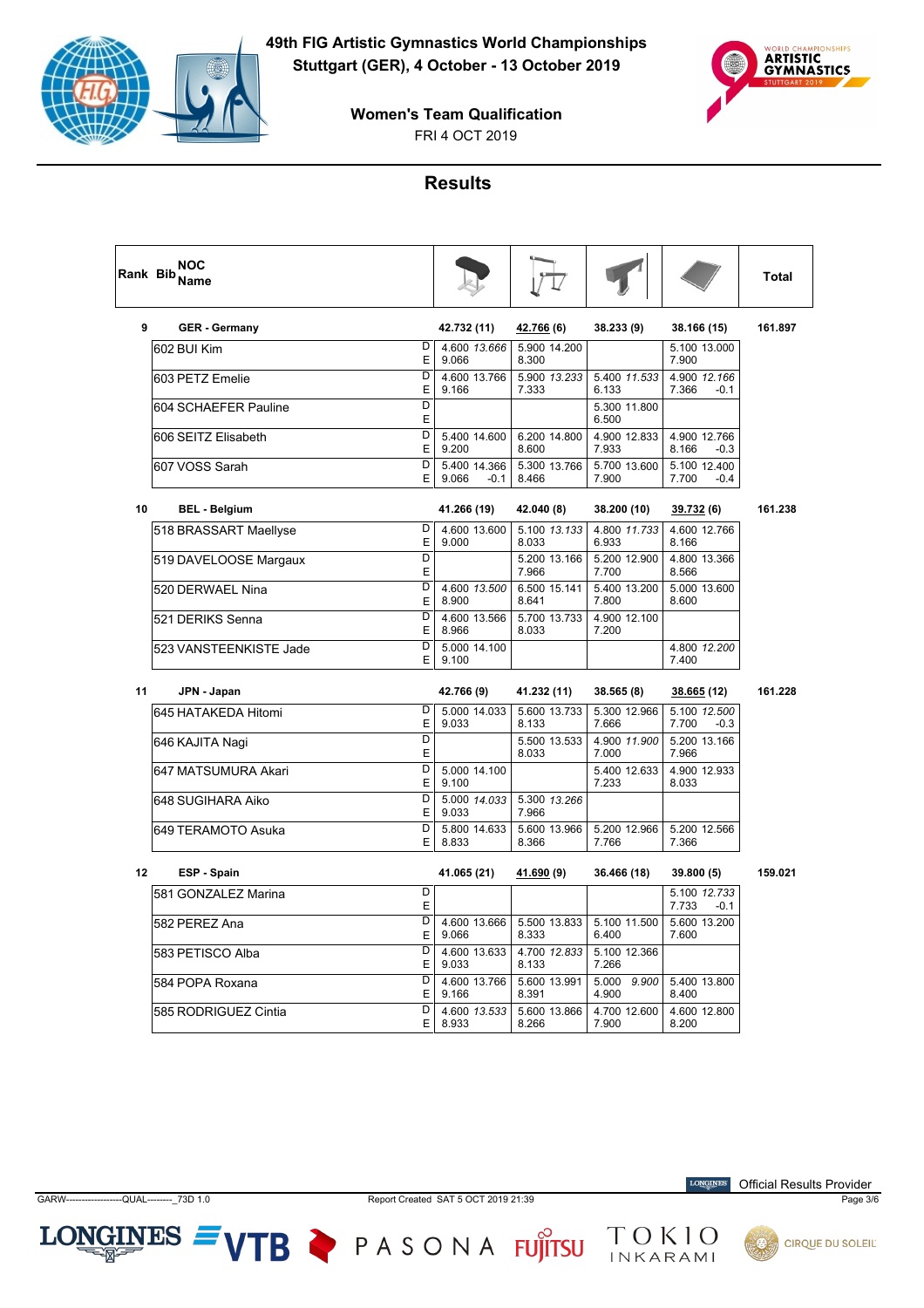



**Women's Team Qualification**

#### **Results**

|    | <b>NOC</b><br>Rank Bib <sub>Name</sub> |             |                                 |                                |                                 |                                 | Total   |
|----|----------------------------------------|-------------|---------------------------------|--------------------------------|---------------------------------|---------------------------------|---------|
| 13 | <b>AUS - Australia</b>                 |             | 40.998 (22)                     | 39.999 (14)                    | 38.132 (11)                     | 38.816 (10)                     | 157.945 |
|    | 508 BROWN Georgia-Rose                 | D<br>E      | 4.600 13.566<br>8.966           | 5.800 13.633<br>7.833          |                                 | 5.000 13.300<br>8.300           |         |
|    | 509 FOLINO Talia                       | D<br>Ε      | 4.600 13.566<br>8.966           |                                | 5.100 11.233<br>6.133           | 4.800 12.483<br>7.683           |         |
|    | 510 GODWIN Georgia                     | D<br>E      | 4.800 13.866<br>9.066           | 5.500 13.566<br>8.066          | 5.300 12.866<br>7.566           | 5.600 13.033<br>7.533<br>-0.1   |         |
|    | 511 MCDONALD Kate                      | D<br>E      |                                 | 4.400 11.200<br>6.800          | 4.800 12.166<br>7.366           |                                 |         |
|    | 512 NEDOV Emma                         | D<br>E      | 4.600 13.533<br>8.933           | 4.800 12.800<br>8.000          | 5.400 13.100<br>7.700           | 4.800 11.466<br>7.066<br>-0.4   |         |
| 14 | <b>BRA - Brazil</b>                    |             | 42.332 (15)                     | 39.199 (17)                    | 37.766 (12)                     | 38.299 (13)                     | 157.596 |
|    | 528 BARBOSA Jade                       | D<br>E      | 5.400 14.133<br>8.733           |                                |                                 | <b>DNS</b>                      |         |
|    | 529 COSTA Leticia                      | D<br>E      | 4.600 13.633<br>9.033           | 4.700 11.300<br>6.600          | 4.600 11.233<br>6.733<br>$-0.1$ | 5.000 12.633<br>7.633           |         |
|    | 530 FIDELIS Thais                      | D<br>E      | 4.600 13.633<br>9.033           | 5.100 12.733<br>7.633          | 5.400 12.833<br>7.433           | 5.000 11.833<br>7.133<br>$-0.3$ |         |
|    | 531 OLIVEIRA Lorrane                   | D<br>E      |                                 | 5.400 13.633<br>8.233          | <b>DNS</b>                      |                                 |         |
|    | 533 SARAIVA Flavia                     | D<br>E      | 5.400 14.566<br>9.166           | 5.200 12.833<br>7.633          | 5.800 13.700<br>7.900           | 5.500 13.833<br>8.333           |         |
| 15 | <b>UKR</b> - Ukraine                   |             | 41.298 (18)                     | <u>39.799</u> (15)             | 36.865 (16)                     | 38.999 (9)                      | 156.961 |
|    |                                        |             |                                 |                                |                                 |                                 |         |
|    | 740 BACHYNSKA Anastasija               | D<br>E      | 5.000 13.866<br>8.866           | 5.700 13.100<br>7.400          | 5.600 11.966<br>6.366           | 5.100 13.233<br>8.133           |         |
|    | 741 FEDOROVA Yana                      | D           |                                 | 4.600 10.400<br>5.800          |                                 |                                 |         |
|    | 742 OSIPOVA Valerija                   | Ε<br>D<br>E | 5.000 13.866<br>8.866           |                                | 5.200 11.933<br>6.733           | 4.700 11.900<br>7.200           |         |
|    | 743 RADIVILOVA Angelina                | D<br>E      | 4.800 13.566<br>8.766           | 5.700 12.966<br>7.266          | 5.300 11.300<br>6.000           | 5.300 13.066<br>7.766           |         |
|    | 744 VARINSKA Diana                     | D<br>E      | 4.600 13.500<br>8.900           | 6.000 13.733<br>7.733          | 5.200 12.966<br>7.766           | 5.200 12.700<br>7.600<br>$-0.1$ |         |
| 16 | <b>KOR - Republic of Korea</b>         |             | 42.332 (15)                     | 39.299 (16)                    | 36.799 (17)                     | 38.232 (14)                     | 156.662 |
|    | 651 EOM Dohyun                         | D<br>E      | 5.000 12.500<br>7.600<br>$-0.1$ | 5.400 11.933<br>6.533          | 5.000 12.333<br>7.333           | 4.900 12.566<br>7.666           |         |
|    | 652 HAM Miju                           | D<br>E      | 5.000 14.066<br>9.066           |                                |                                 | 4.600 12.000<br>7.700<br>$-0.3$ |         |
|    | 654 LEE Yunseo                         | D           | 4.600 13.333                    | 6.300 14.133                   | 5.100 12.433                    | 5.200 12.600<br>7.400           |         |
|    | 655 LEE Eun Ju                         | E<br>D<br>E | 8.733                           | 7.833<br>4.800 12.800<br>8.000 | 7.333<br>4.500 12.033<br>7.533  |                                 |         |

 $LONGINES =$ 



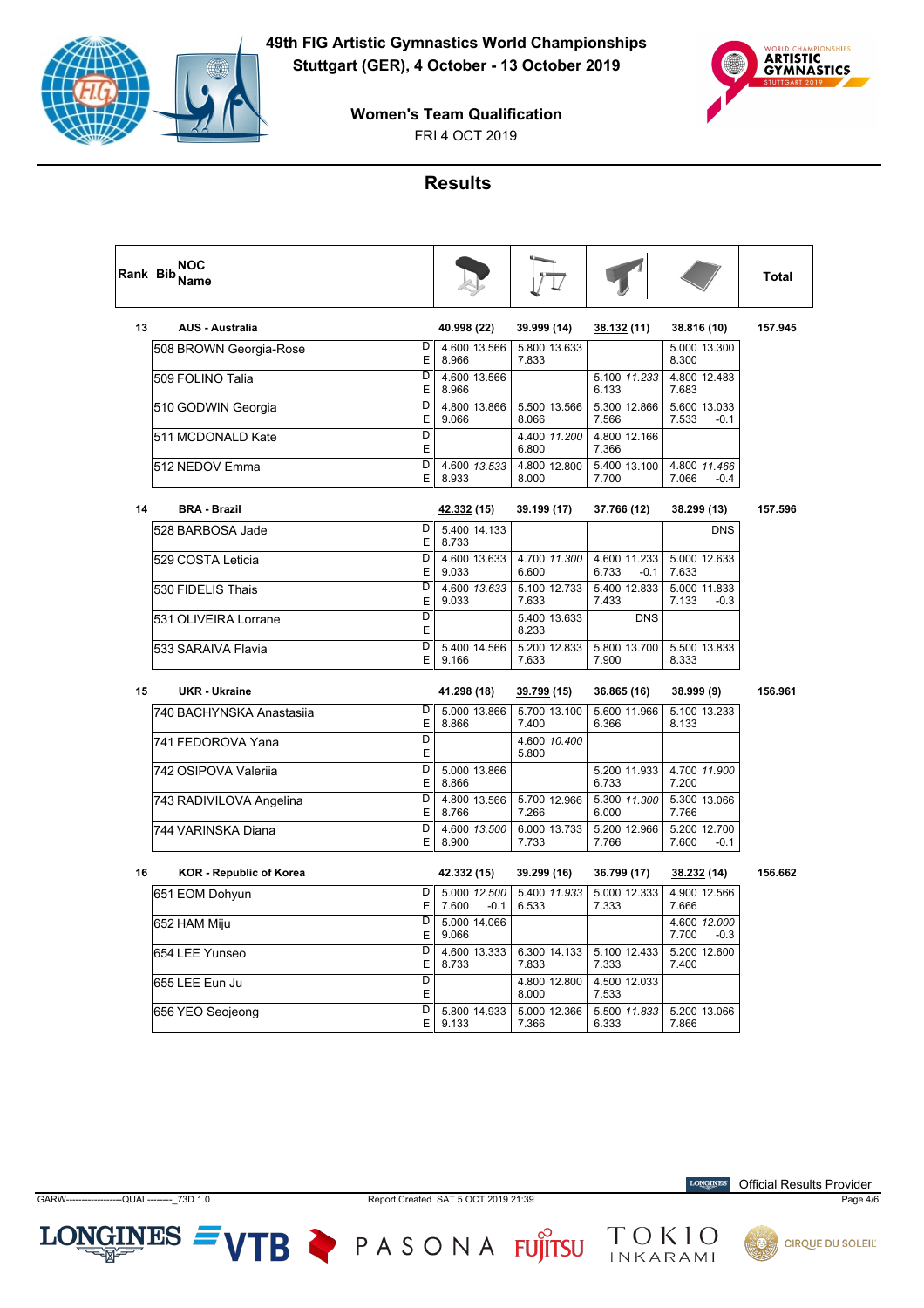



**Women's Team Qualification**

#### **Results**

|    | <b>NOC</b><br>Rank Bib Name                 |                              |                                 |                       |                                 |                                 | <b>Total</b> |
|----|---------------------------------------------|------------------------------|---------------------------------|-----------------------|---------------------------------|---------------------------------|--------------|
| 17 | <b>SUI - Switzerland</b>                    |                              | 42.099 (17)                     | 38.465 (20)           | 37.165 (14)                     | 38.032 (16)                     | 155.761      |
|    | 723 BARLOGGIO Caterina                      | D<br>E                       |                                 | 4.900 12.866<br>7.966 | 4.200 11.200<br>7.000           | 4.400 12.066<br>7.666           |              |
|    | 724 KAESLIN Ilaria                          | D<br>Ε                       | 4.600 13.600<br>9.000           | 4.900 12.966<br>8.066 | 4.900 12.466<br>7.566           | 4.600 12.466<br>7.966<br>$-0.1$ |              |
|    | 725 SIEGENTHALER Stefanie                   | $\overline{D}$<br>E          | 4.000 12.933<br>8.933           | 4.700 12.633<br>7.933 | 5.000 11.933<br>7.033<br>$-0.1$ | 4.300 11.533<br>7.333<br>$-0.1$ |              |
|    | 726 STEINGRUBER Giulia                      | D<br>E                       | 5.800 15.066<br>9.266           | 5.100 12.400<br>7.300 | 5.300 12.766<br>7.466           | 5.400 13.500<br>8.100           |              |
|    | 728 WU Anny                                 | D<br>E                       | 4.600 13.433<br>8.833           |                       |                                 |                                 |              |
| 18 | <b>HUN - Hungary</b>                        |                              | 42.465 (14)                     | <u>41.299</u> (10)    | 34.198 (24)                     | 37.699 (18)                     | 155.661      |
|    | 617 BOECZOEGO Dorina                        | D<br>E                       | 4.600 13.566<br>8.966           | 4.900 11.633<br>6.733 | 4.800 11.366<br>6.566           | 4.800 12.866<br>8.066           |              |
|    | 618 KOVACS Zsofia                           | D<br>E                       | 5.400 14.433<br>9.033           | 5.700 14.200<br>8.500 | 5.400 11.566<br>6.166           | 5.000 12.233<br>7.533<br>$-0.3$ |              |
|    | 619 MAKRA Noemi                             | $\overline{D}$<br>E          |                                 | 5.000 13.133<br>8.133 | 5.000 11.166<br>6.166           | 4.600 12.133<br>7.533           |              |
|    | 620 PETER Sara                              | D<br>E                       | 5.400 14.466<br>9.066           |                       |                                 |                                 |              |
|    | 621 SCHERMANN Bianka                        | D<br>E                       | 4.600 13.366<br>8.766           | 5.500 13.966<br>8.466 | 4.700 11.266<br>6.566           | 5.100 12.600<br>7.500           |              |
| 19 | <b>ARG - Argentina</b>                      |                              | 42.800 (8)                      | <u>38.866</u> (19)    | 35.832 (19)                     | 37.765 (17)                     | 155.263      |
|    | 502 DOMINICI Martina                        | D<br>E                       | 5.400 14.200<br>8.900<br>$-0.1$ | 5.300 13.300<br>8.000 | 5.000 12.366<br>7.366           | 5.000 12.566<br>7.866<br>$-0.3$ |              |
|    | 503 FERNANDEZ Luna                          | D<br>Ε                       |                                 |                       | 4.800 11.233<br>6.433           | 4.600 12.433<br>7.833           |              |
|    | 504 MAGISTRATI Abigail                      | D<br>E                       | 5.400 14.400<br>9.000           | 5.000 12.866<br>7.866 | 5.200 12.000<br>6.800           | 4.900 12.766<br>7.866           |              |
|    | 505 PISOS Agustina                          | D<br>E                       | 4.600 13.533<br>8.933           | 4.800 12.666<br>7.866 | 3.900 11.466<br>7.566           | 4.500 12.100<br>7.600           |              |
|    | 506 TARABINI Ayelen                         | D<br>E                       | 5.200 14.200<br>9.000           | 4.600 12.700<br>8.100 |                                 |                                 |              |
| 20 | PRK - Democratic People's Republic of Korea |                              | 42.699 (12)                     | 38.399 (21)           | 35.166 (20)                     | 37.533 (19)                     | 153.797      |
|    | 693 AN Chang Ok                             | D<br>E                       | 5.400 13.100<br>7.800<br>$-0.1$ | 5.600 13.033<br>7.433 | 4.900 11.000<br>6.100           | 5.300 12.400<br>7.200<br>$-0.1$ |              |
|    | 694 KIM Son Hyang                           | D<br>E                       | 5.400 14.033<br>8.733<br>$-0.1$ | 5.100 12.266<br>7.166 | 5.300 10.533<br>5.233           | 5.400 12.500<br>7.100           |              |
|    | 695 KIM Won Yong                            | $\overline{\mathsf{D}}$<br>Ε |                                 |                       | 5.500 13.066<br>7.566           |                                 |              |
|    | 696 KIM Su Jong                             | D<br>E                       | 5.400 14.200<br>8.800           | 5.400 12.933<br>7.533 | 4.900 11.100<br>6.200           | 5.200 12.633<br>7.433           |              |
|    | 697 RI Su Ryon                              | D<br>Е                       | 5.800 14.466<br>8.666           | 4.800 12.433<br>7.633 |                                 | 4.700 10.866<br>6.266<br>-0.1   |              |

 $LONGINES =$ 

VTB PASONA FUJITSU TOKIO